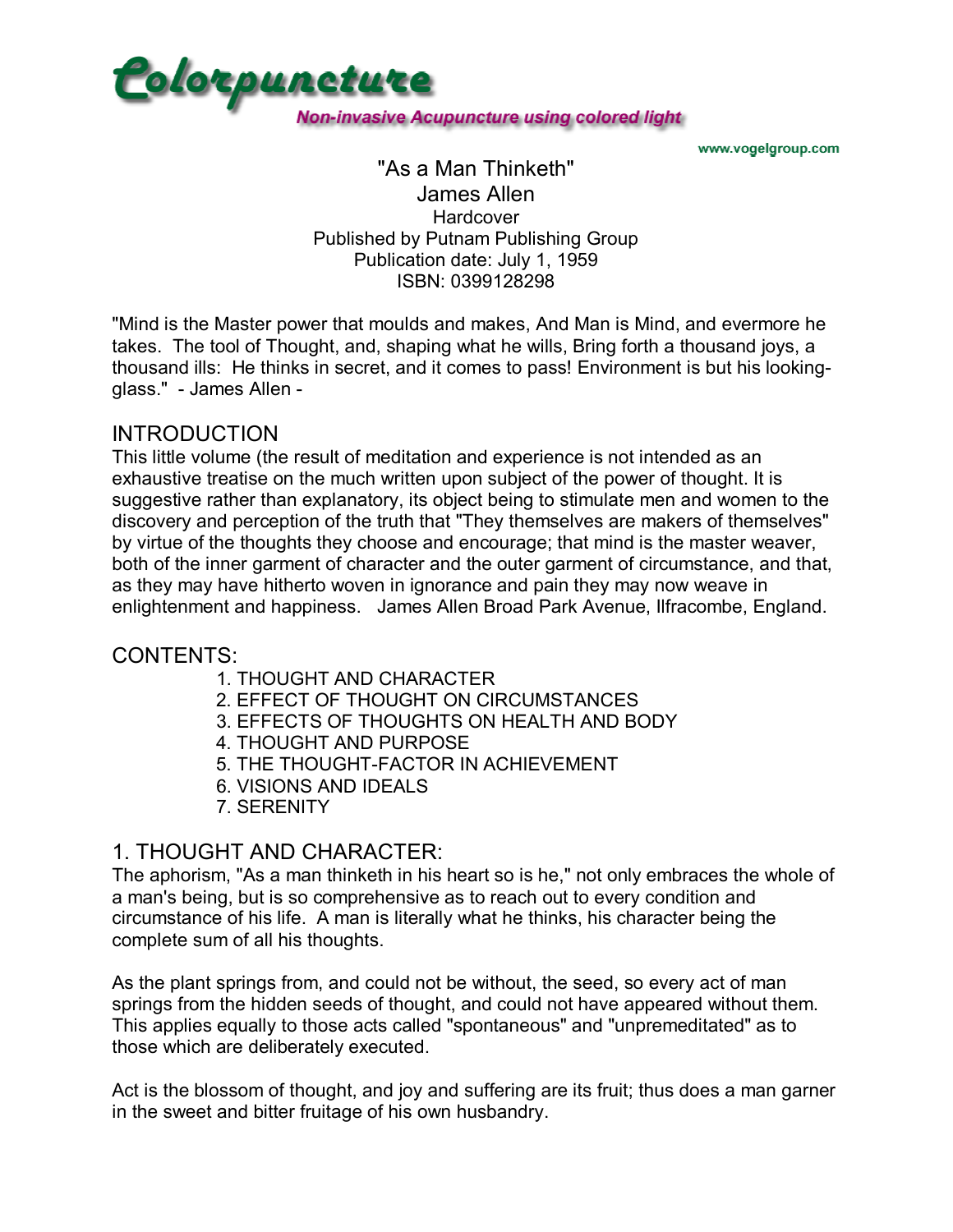"Thought in the mind hath made us. What we are by thought was wrought and built. If a man's mind hath evil thoughts, pain comes on him as comes the wheel behind the ox. If one endure in purity of thought, joy follows him as his own shadow - sure." Man is a growth by law, and not a creation by artifice, and cause and effect are as absolute and undeviating in the hidden realm of thought as in the world of visible and material things. A noble and God-like character is not a thing of favor or chance, but is the natural result of continued effort in right thinking, the effect of long-cherished association with God-like thoughts. An ignoble and bestial character, by the same process, is the result of the continued harboring of groveling thoughts.

Man is made or unmade by himself. In the armory of thought he forges the weapons by which he destroys himself. He also fashions the tools with which he builds for himself heavenly mansions of joy and strength and peace. By the right choice and true application of thought, man ascends to the divine perfection. By the abuse and wrong application of thought he descends below the level of the beast. Between these two extremes are all the grades of character, and man is their maker and master. Of all the beautiful truths pertaining to the soul which have been restored and brought to light in this age, none is more gladdening or fruitful of divine promise and confidence than this ... that man is the master of thought, the molder of character, and the maker and shaper of condition, environment, and destiny.

As a being of power, intelligence, and love, and the lord of his own thoughts, man holds the key to every situation, and contains within himself that transforming and regenerative agency by which he may make himself what he wills.

Man is always the master, even in his weakest and most abandoned state. But in his weakness and degradation he is the foolish master who misgoverns his "household". When he begins to reflect upon his condition and search diligently for the law upon which his being is established, he then becomes the wise master, directing his energies with intelligence and fashioning his thoughts to fruitful issues. Such is the conscious master, and man can only thus become by discovering within himself the laws of thought. This discovery is totally a matter of application, self analysis and experience.

Only by much searching and mining are gold and diamonds obtained, and man can find every truth connected with his being, if he will dig deep into the mine of his soul. That he is the maker of his character, the molder of his life, and the builder of his destiny, he may unerringly prove, if he will watch, control, and alter his thoughts, tracing their effects upon himself, upon others and upon his life and circumstances, linking cause and effect by patient practice and investigation. And utilizing his every experience, even the most trivial everyday occurrence, as a means of obtaining that knowledge of himself which is understanding, wisdom, power. In this direction is the law absolute that "He that seeketh findeth; and to him that knocketh it shall be opened." For only by patience, practice, and ceaseless importunity can a man enter the door of the temple of knowledge.

# 2. EFFECT OF THOUGHT ON CIRCUMSTANCES:

A man's mind may be likened to a garden, which may be intelligently cultivated or allowed to run wild; but whether cultivated or neglected, it must, and will bring forth. If no useful seeds are put into it, then an abundance of useless weed seeds will fall therein, and will continue to produce their kind.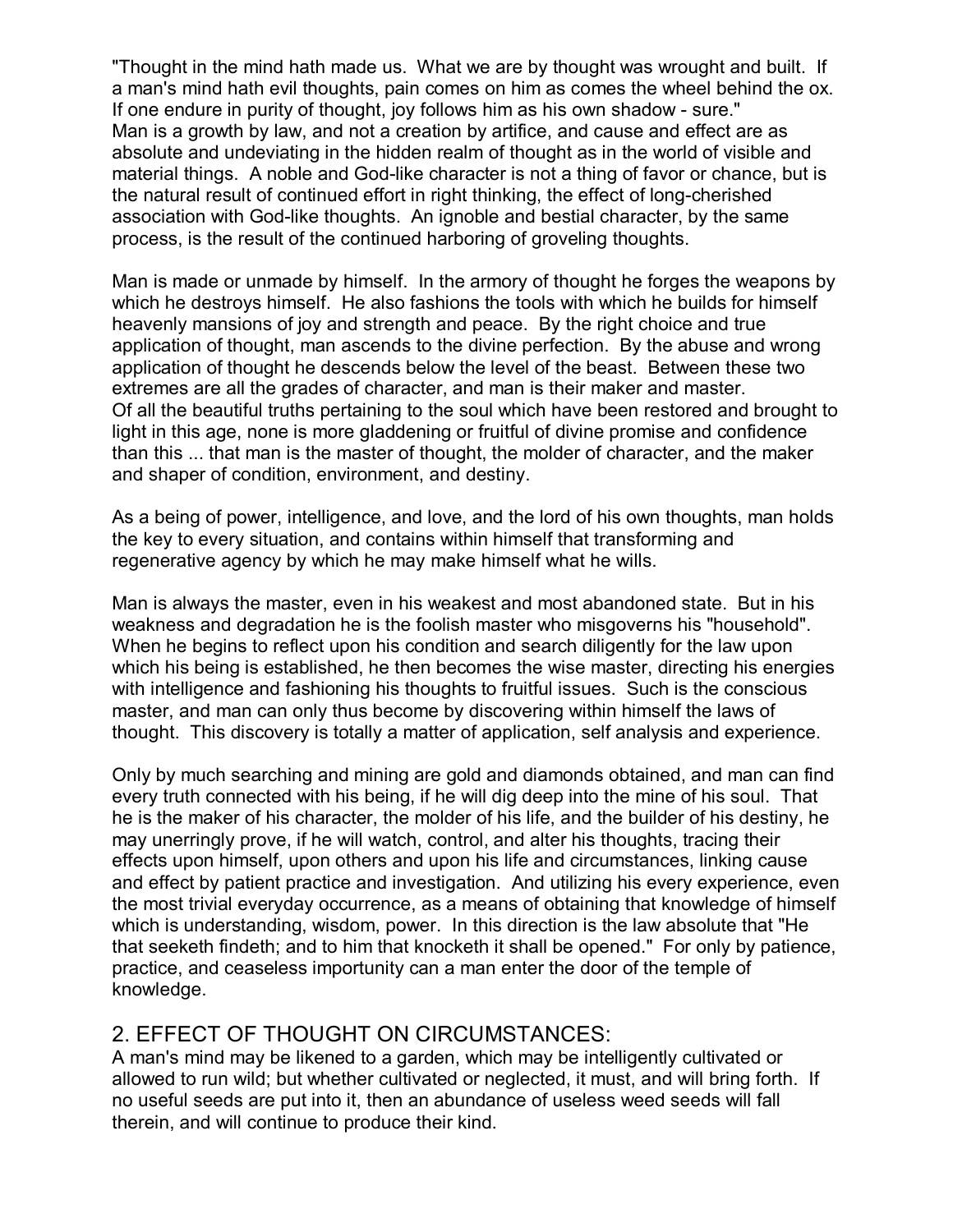Just as a gardener cultivates his plot, keeping it free from weeds, and growing the flowers and fruits which he requires so may a man tend the garden of his mind, weeding out all the wrong, useless and impure thoughts, and cultivating toward perfection the flowers and fruits of right, useful and pure thoughts. By pursuing this process, a man sooner or later discovers that he is the master-gardener of his soul, the director of his life. He also reveals, within himself, the flaws of thought, and understands, with ever increasing accuracy, how the thought forces and mind elements operate in the shaping of character, circumstances, and destiny.

Thought and character are one, and as character can only manifest and discover itself through environment and circumstance, the outer conditions of a person's life will always be found to be harmoniously related to his inner state. This does not mean that a man's circumstances at any given time are an indication of his entire character, but that those circumstances are so intimately connected with some vital thought-element within himself that, for the time being, they are indispensable to his development.

Every man is where he is by the law of his being; the thoughts which he has built into his character have brought him there, and in the arrangement of his life there is no element of chance, but all is the result of a law which cannot err. This is just as true of those who feel "out of harmony" with their surroundings as of those who are contented with them.

As a progressive and evolving being, man is where he is that he may learn that he may grow; and as he learns the spiritual lesson which any circumstance contains for him, it passes away and gives place to other circumstances.

Man is buffeted by circumstances so long as he believes himself to be the creature of outside conditions, but when he realizes that he is a creative power, and that he may command the hidden soil and seeds of his being out of which circumstances grow; he then becomes the rightful master of himself.

That circumstances grow out of thought every man knows who has for any length of time practiced self control and self purification, for he will have noticed that the alteration in his circumstances has been in exact ratio with his altered mental condition. So true is this that when a man earnestly applies himself to remedy the defects in his character, and makes swift and marked progress, he passes rapidly through a succession of vicissitudes.

The soul attracts that which it secretly harbors; that which it loves, and also that which it fears; it reaches the height of its cherished aspirations; it falls to the level of its unchastened desires, and circumstances are the means by which the soul receives it own.

Every thought seed sown or allowed to fall into the mind, and to take root there, produces its own, blossoming sooner or later into act, and bearing its own fruitage of opportunity and circumstance. Good thoughts bear good fruit, bad thoughts bad fruit.

The outer world of circumstances shapes itself to the inner world of thought, and both pleasant and unpleasant external conditions are factors which make for the ultimate good of the individual. As the reaper of his own harvest, man learns both of suffering and bliss.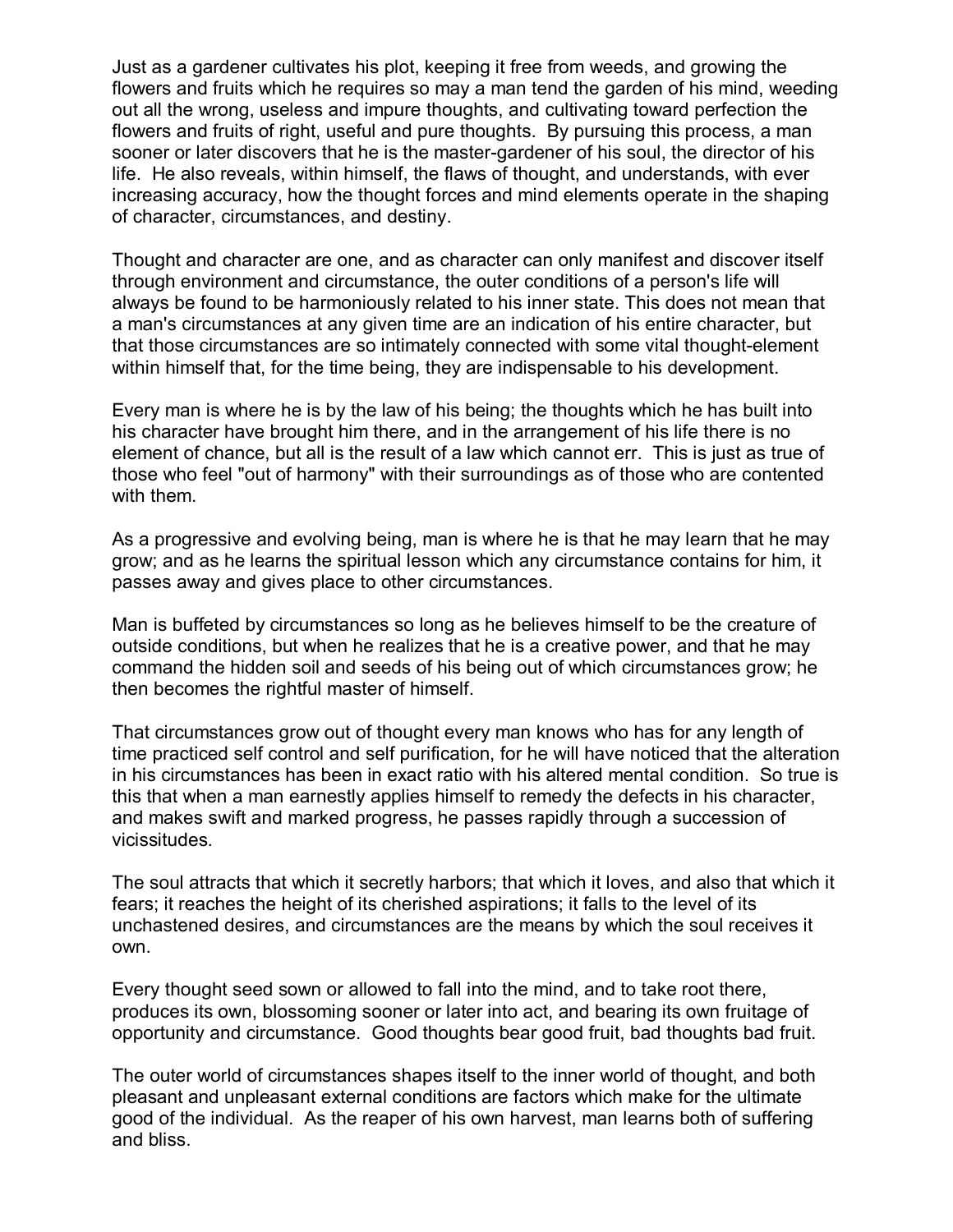Following the inmost desires, aspirations, thoughts, by which he allows himself to be dominated (pursuing the "will o' the wisps" of impure imaginings or steadfastly walking the highway of strong and high endeavor), a man at last arrives at their fruition and fulfillment in the outer conditions of his life. The laws of growth and adjustment everywhere obtain.

A man does not come to the alms-house or the jail by the tyranny of fate or circumstance, but by the pathway of groveling thoughts and base desires. Nor does a pure minded man fall suddenly into crime by stress of any mere external force; the criminal thought had long been secretly fostered in the heart, and the hour of opportunity revealed its gathered power. Circumstance does not make the man; it reveals him to himself. No such conditions can exist as descending into vice and its attendant sufferings apart from vicious inclinations, or ascending into virtue and its pure happiness without the continued cultivation of virtuous aspirations; and man, therefore, as the lord and master of thought, is the maker of himself and the shaper of and author of environment. Even at birth the soul comes of its own and through every step of its earthly pilgrimage it attracts those combinations of conditions which reveal itself, which are the reflections of its own purity and impurity, its strength and weakness.

Men do not attract that which they want, but that which they are. Their whims, fancies, and ambitions are thwarted at every step, but their inmost thoughts and desires are fed with their own food, be it foul or clean. Man is manacled only by himself; thought and action are the jailors of Fate ... they imprison, being base; they are also the angels of Freedom ... they liberate, being noble. Not what he wishes and prays for does a man get, but what he justly earns. His wishes and prayers are only gratified and answered when they harmonize with his thoughts and actions.

In the light of this truth what, then, is the meaning of "fighting against circumstances"? It means that a man is continually revolting against an effect without, while all the time he is nourishing and preserving its cause in his heart. That cause may take the form of a conscious vice or an unconscious weakness; but whatever it is, it stubbornly retards the efforts of it possessor, and thus calls aloud for remedy.

Men are anxious to improve their circumstances, but are unwilling to improve themselves; they therefore remain bound. The man who does not shrink from self crucifixion can never fail to accomplish the object upon which his heart is set. This is as true of earthly as of heavenly things. Even the man whose sole object is to acquire wealth must be prepared to make great personal sacrifices before he can accomplish his object; and how much more so he who would realize a strong and well poised life?

Here is a man who is wretchedly poor. He is extremely anxious that his surroundings and home comforts should be improved, yet all the time he shirks his work, and considers he is justified in trying to deceive his employer on the ground of insufficiency of his wages. Such a man does not understand the simplest rudiments of those principles which are the basis of true prosperity, and is not only totally unfitted to rise out of his wretchedness, but is actually attracting to himself a still deeper wretchedness by dwelling in and acting out, indolent, deceptive, and unmanly thoughts.

Here is a rich man who is the victim of a painful and persistent disease as the result of gluttony. He is willing to give large sums of money to get rid of it, but he will not sacrifice his gluttonous desires. He wants to gratify his taste for rich and unnatural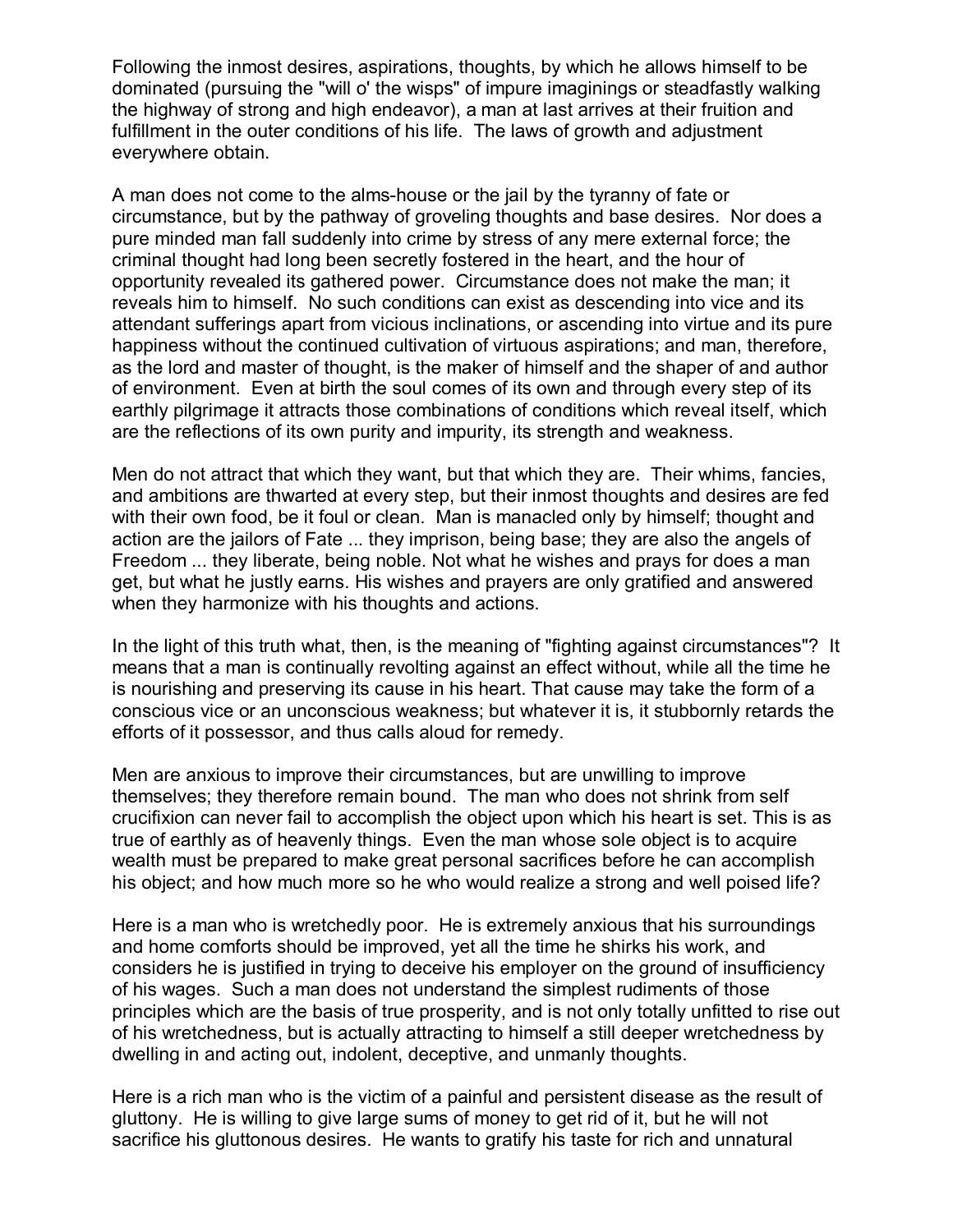viands and have his health as well. Such a man is totally unfit to have health, because he has not yet learned the first principles of a healthy life.

Here is an employer of labour who adopts crooked measures to avoid paying the regulation wage, and, in the hope of making larger profits, reduces the wages of his work people. Such a man is altogether unfitted for prosperity, and when he finds himself bankrupt, both as regards reputation and riches, he blames circumstances, not knowing that he is the sole author of his condition.

I have introduced these three cases merely as illustrative of the truth that man is the causer (though nearly always unconsciously) of his circumstances, and that, while aiming at a good end, he is continually frustrating its accomplishment by encouraging thoughts and desires which cannot possibly harmonize with that end. Such cases could be multiplied and varied almost indefinitely, but this is not necessary, as the reader can, if he so resolves, trace the action of the laws of thought in his own mind and life, and until this is done, mere external facts cannot serve as ground of reasoning.

Circumstances however, are so complicated, thought is so deeply rooted, and the conditions of happiness vary so vastly with individuals, that a man's entire soul condition (although it may be known to himself) cannot be judged by another from the external aspect of his life alone. A man may be honest in certain directions, yet suffer privations; a man may be dishonest in certain directions, yet acquire wealth; but the conclusion usually formed that the one man fails because of his particular honesty, and that the other prospers because of his particular dishonesty, is the result of a superficial judgment, which assumes that the dishonest man is almost totally corrupt, and the honest man almost entirely virtuous. In the light of a deeper knowledge and wider experience, such judgment is found to be erroneous. The dishonest man may have some admirable virtues which the other does not possess; and the honest man obnoxious vices which are absent in the other. The honest man reaps the good results of his honest thoughts and acts; he also brings upon himself the sufferings which vices produce. The dishonest man likewise garners his own suffering and happiness.

It is pleasing to human vanity to believe that one suffers because of one's virtue; but not until a man has extirpated every sickly, bitter, and impure thought from his soul, can he be in a position to know and declare that his sufferings are the result of his good, and not of his bad qualities; and on the way to, yet long before he has reached that supreme perfection, he will have found, working in his mind and life, the great law which is absolutely just, and which cannot, therefore, give good for evil, evil for good. Possessed of such knowledge, he will then know, looking back upon his past ignorance and blindness, that his life is, and always was, justly ordered, and that all his past experiences, good and bad, were the equitable outworking of his evolving, yet unevolved self.

Good thoughts and actions can never produce bad results; bad thoughts and actions can never produce good results. This is but saying that nothing can come from corn but corn, nothing from nettles but nettles. Men understand this law in the natural world, and work with it; but few understand it in the mental and moral world (though its operation there is just as simple and undeviating), and they, therefore, do not cooperate with it.

Suffering is always the effect of wrong thought in some direction. It is an indication that the individual is out of harmony with himself, with the law of his being. The sole and supreme use of suffering is to purify, to burn out all that is useless and impure.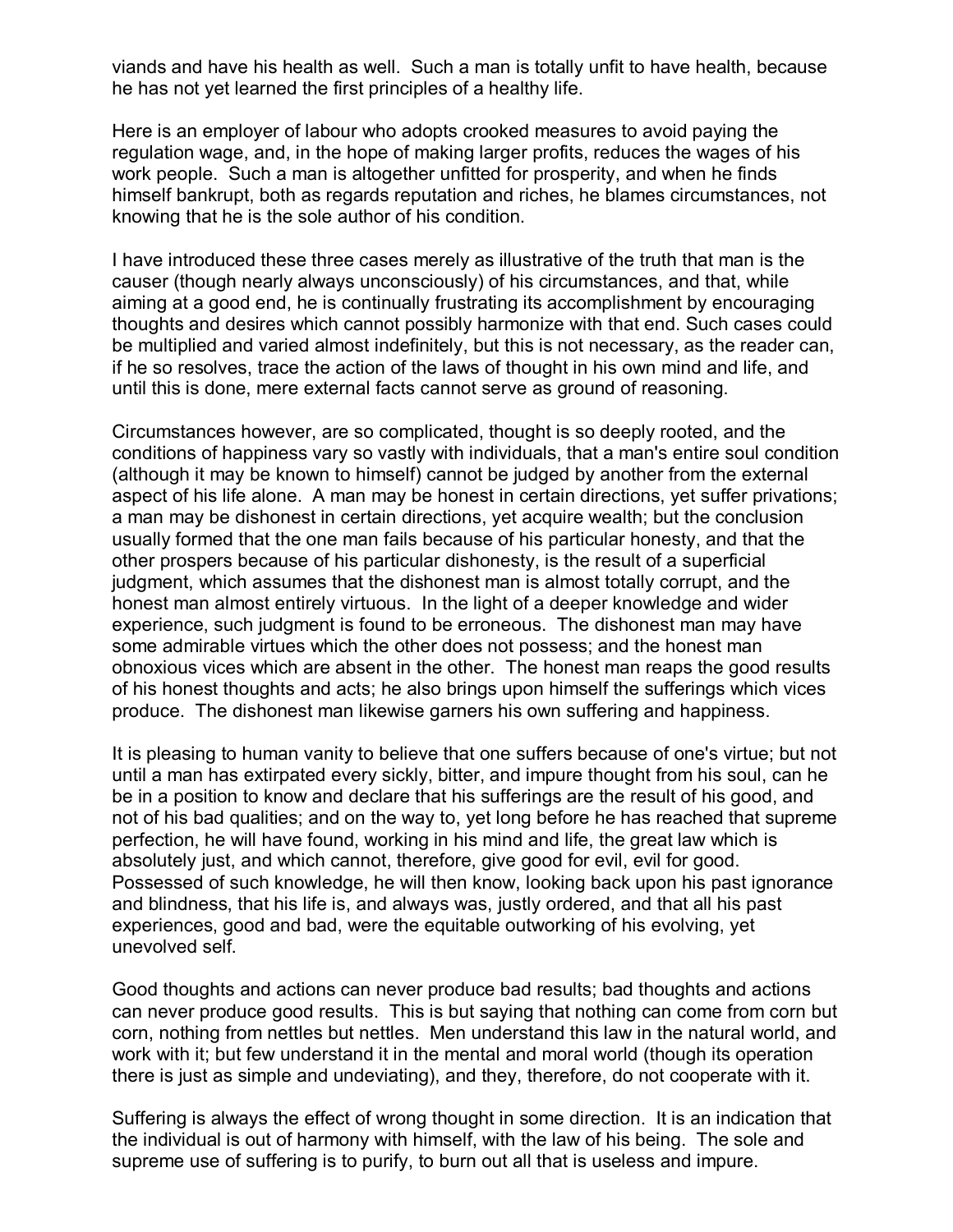Suffering ceases for him who is pure. There could be no object in burning gold after the dross had been removed, and a perfectly pure and enlightened being could not suffer.

The circumstances which a man encounters with suffering are the result of his own mental disharmony. The circumstances which a man encounters with blessedness are the result of his own mental harmony. Blessedness, not material possessions, is the measure of right thought; wretchedness, not lack of material possessions, is the measure of wrong thought. A man may be cursed and rich; he may be blessed and poor. Blessedness and riches are only joined together when the riches are rightly and wisely used. And the poor man only descends into wretchedness when he regards his lot as a burden unjustly imposed.

Indigence and indulgence are the two extremes of wretchedness. They are both equally unnatural and the result of mental disorder. A man is not rightly conditioned until he is a happy, healthy, and prosperous being; and happiness, health, and prosperity are the result of a harmonious adjustment of the inner with the outer of the man with his surroundings.

A man only begins to be a man when he ceases to whine and revile, and commences to search for the hidden justice which regulates his life. And he adapts his mind to that regulating factor, he ceases to accuse others as the cause of his condition, and builds himself up in strong and noble thoughts; ceases to kick against circumstances, but begins to use them as aids to his more rapid progress, and as a means of discovering the hidden powers and possibilities within himself.

Law, not confusion, is the dominating principle in the universe; justice, not injustice, is the soul and substance of life. Righteousness, not corruption, is the molding and moving force in the spiritual government of the world. This being so, man has but to right himself to find that the universe is right. And during the process of putting himself right, he will find that as he alters his thoughts towards things and other people, things and other people will alter towards him.

The proof of this truth is in every person, and it therefore admits of easy investigation by systematic introspection and self-analysis. Let a man radically alter his thoughts, and he will be astonished at the rapid transformation it will effect in the material conditions of his life. Men imagine that thought can be kept secret, but it cannot. It rapidly crystallizes into habit, and habit solidifies into circumstance. Bestial thoughts crystallize into habits of drunkenness and sensuality, which solidify into circumstances of destitution and disease. Impure thoughts of every kind crystallize into enervating and confusing habits, which solidify into distracting and adverse circumstances. Thoughts of fear, doubt, and indecision crystallize into weak, unmanly, and irresolute habits, which solidify into circumstances of failure, indigence, and slavish dependence. Lazy thoughts crystallize into weak habits of uncleanness and dishonesty, which solidify into circumstances of foulness and beggary. Hateful and condemnatory thoughts crystallize into habits of accusation and violence, which solidify into circumstances of injury and persecution. Selfish thoughts of all kinds crystallize into habits of self-seeking, which solidify into distressful circumstances.

On the other hand, beautiful thoughts of all kinds crystallize into habits of grace and kindliness, which solidify into genial and sunny circumstances. Pure thoughts crystallize into habits of temperance and self-control, which solidify into circumstances of repose and peace. Thoughts of courage, self reliance, and decision crystallize into manly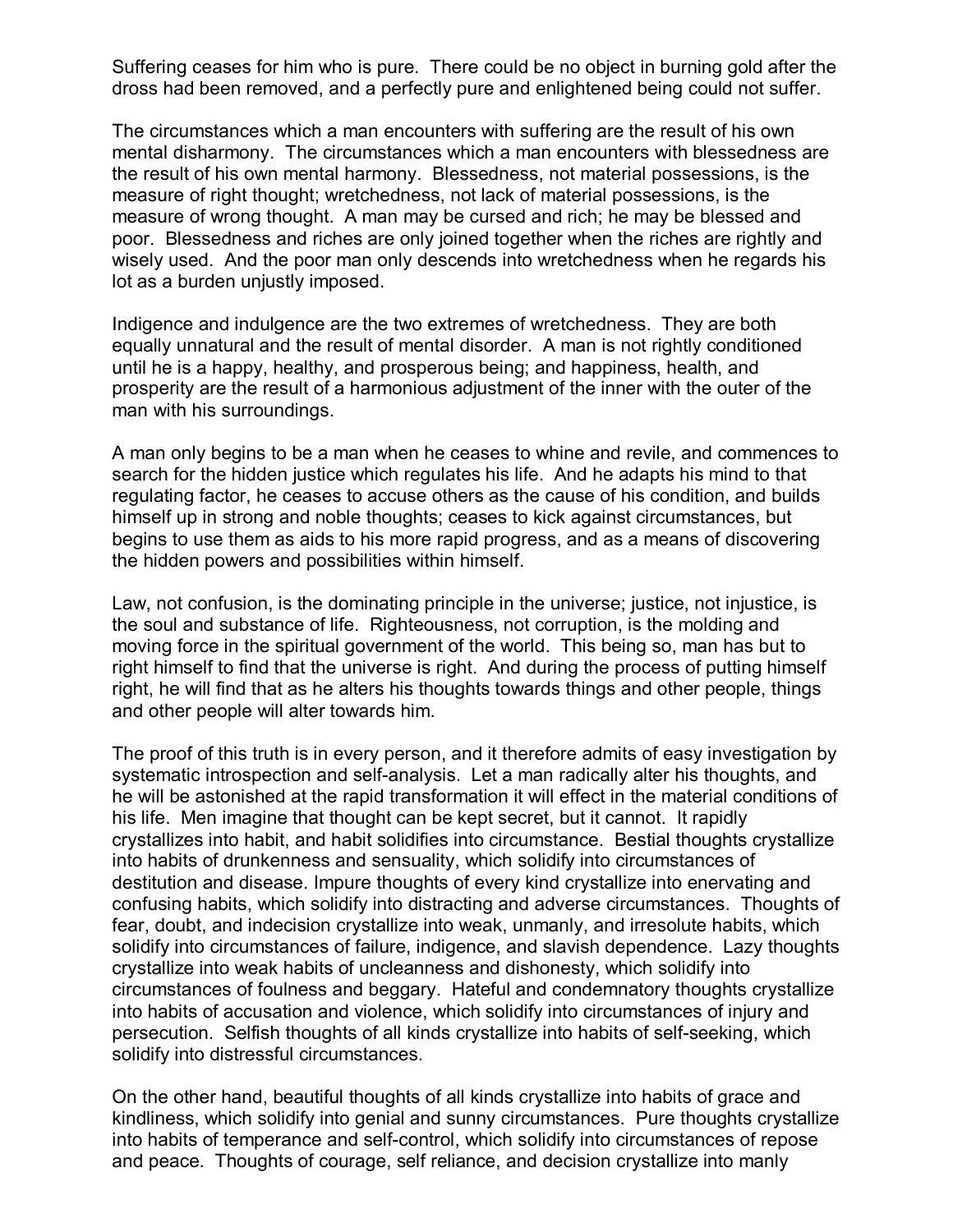habits, which solidify into circumstances of success, plenty, and freedom. Energetic thoughts crystallize into habits of cleanliness and industry, which solidify into circumstances of pleasantness. Gentle and forgiving thoughts crystallize into habits of gentleness, which solidify into protective and preservative circumstances. Loving and unselfish thoughts will solidify into circumstances of sure and abiding prosperity and true riches.

A particular train of thought persisted in, be it good or bad, cannot fail to produce its results on the character and circumstances. A man cannot directly choose his circumstances, but he can choose his thoughts, and so indirectly, yet surely, shape his circumstances.

Nature helps every man to gratification of the thoughts which he most encourages, and opportunities are presented which will most speedily bring to the surface both the good and the evil thoughts.

Let a man cease from his sinful thoughts, and all the world will soften towards him, and be ready to help him. Let him put away his weakly and sickly thoughts, and the opportunities will spring up on every hand to aid his strong resolves. Let him encourage good thoughts, and no hard fate shall bind him down to wretchedness and shame. The world is your kaleidoscope, and the varying combinations of colors which at every succeeding moment it presents to you, are the exquisitely adjusted pictures of your ever-moving thoughts.

"You will be what you will to be; Let failure find its false content In that poor word, 'environment,' But spirit scorns it, and is free. It masters time, it conquers space; It cows that boastful trickster, Chance, And bids the tyrant Circumstance Uncrown, and fill a servant's place. The human Will, that force unseen, The offspring of deathless Soul, Can hew a way to any goal, Though walls of granite intervene. Be not impatient in delay, But wait as one who understands; When spirit rises and commands, The gods are ready to obey."

## 3. EFFECTS OF THOUGHTS ON HEALTH AND BODY:

The body is the servant of the mind. It obeys the operations of the mind, whether they be deliberately chosen or automatically expressed. At the bidding of unlawful thoughts the body sinks rapidly into disease and decay; at the command of glad and beautiful thoughts it becomes clothed with youthfulness and beauty.

Disease and health, like circumstances, are rooted in thought. Sickly thoughts will express themselves through a sickly body. Thoughts of fear have been known to kill a man as speedily as a bullet and they are continually killing thousands of people just as surely though less rapidly. The people who live in fear of disease are the people who get it. Anxiety quickly demoralizes the whole body, and lays it open to the entrance of disease; while impure thoughts, even if not physically indulged, will sooner shatter the nervous system.

Strong pure, and happy thoughts build up the body in vigor and grace. The body is a delicate and plastic instrument, which responds readily to the thoughts by which it is impressed, and habits of thought will produce their own effects, good or bad, upon it.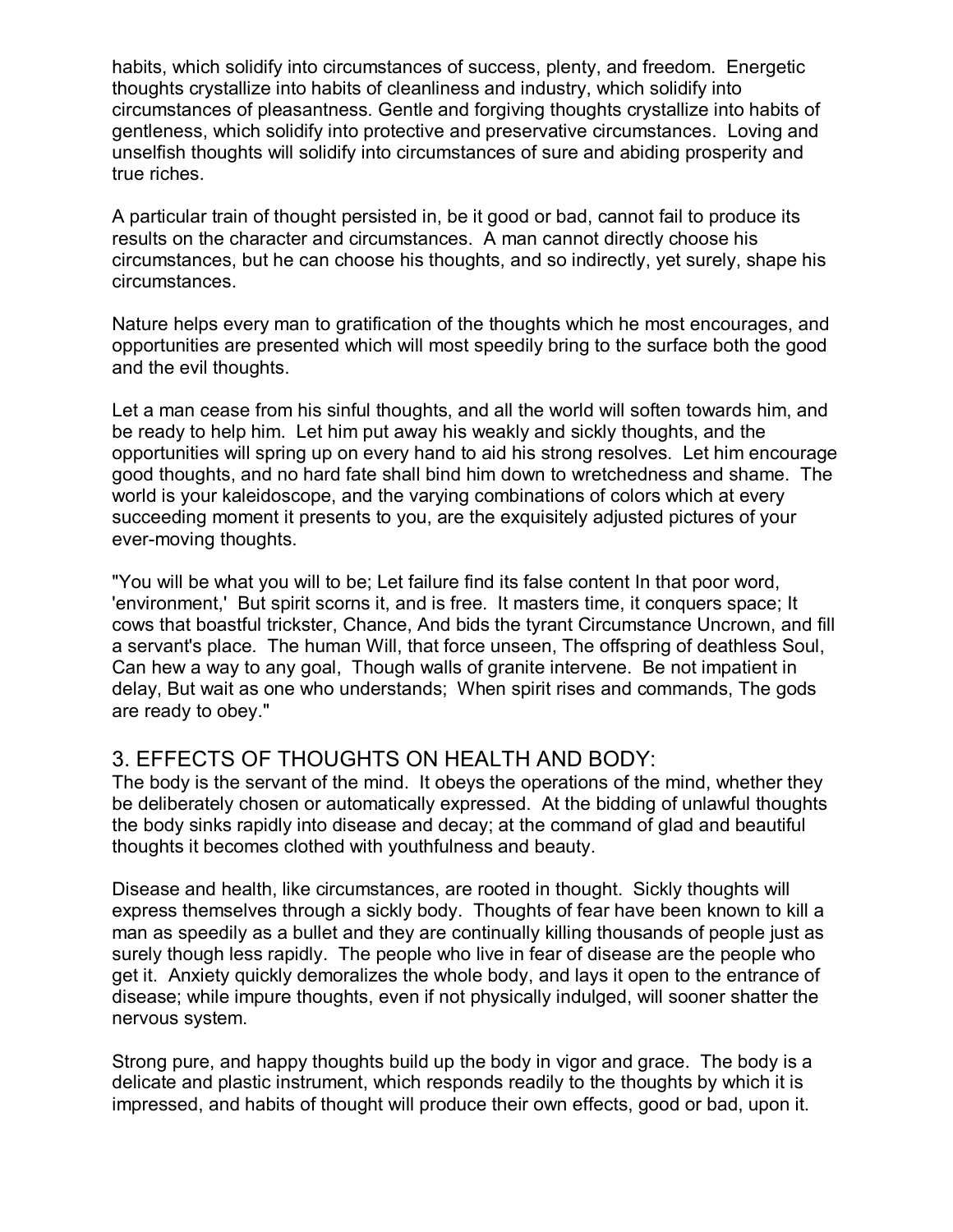Men will continue to have impure and poisoned blood, so long as they propagate unclean thoughts. Out of a clean heart comes a clean life and a clean body. Out of a defiled mind proceeds a defiled life and a corrupt body. Thought is the fount of action, life and manifestation; make the fountain pure, and all will be pure.

Change of diet will not help a man who will not change his thoughts. When a man makes his thoughts pure, he no longer desires impure food. Clean thoughts make clean habits. The so-called saint who does not wash his body is not a saint. He who has strengthened and purified his thoughts does not need to consider the malevolent microbe.

If you would perfect your body, guard your mind. If you would renew your body, beautify your mind. Thoughts of malice, envy, disappointment, and despondency, rob the body of its health and grace. A sour face does not come by chance; it is made by sour thoughts. Wrinkles that mar are drawn by folly, passion, pride.

I know a woman of ninety-six who has the bright, innocent face of a girl. I know a man well under middle age whose face is drawn into inharmonious contours. The one is the result of a sweet and sunny disposition; the other is the outcome of passion and discontent.

As you cannot have a sweet and wholesome abode unless you admit the air and sunshine freely into your rooms, so a strong body and a bright, happy, or serene countenance can only result from the free admittance into the mind of thoughts of joy and goodwill and serenity.

On the faces of the aged there are wrinkles made by sympathy, others by strong and pure thought, and others are carved by passion; who cannot distinguish them? With those who have lived righteously, age is calm, peaceful, and softly mellowed, like the setting sun. I have recently seen a philosopher on his deathbed. He was not old except in years. He died as sweetly and peacefully as he had lived.

There is no physician like cheerful thought for dissipating the ills of the body; there is no comforter to compare with goodwill for dispersing the shadows of grief and sorrow. To live continually in thoughts of ill-will, cynicism, suspicion, and envy, is to be confined in a self made prison. But to think well of all, to be cheerful with all, to patiently learn to find the good in all ... such unselfish thoughts are the very portals of heaven; and to dwell day by day in thoughts of peace toward every creature will bring abounding peace to their possessor.

## 4. THOUGHT AND PURPOSE:

Until thought is linked with purpose there is no intelligent accomplishment. With the majority the bark of thought is allowed to "drift" upon the ocean of life. Aimlessness is a vice, and such drifting must not continue for him who would steer clear of catastrophe and destruction.

They who have no central purpose in their life fall an easy prey to petty worries, fears, troubles, and self-pitying, all of which are indications of weakness, which lead, just as surely as deliberately planned sins (though by a different route), to failure, unhappiness, and loss, for weakness cannot persist in a power evolving universe.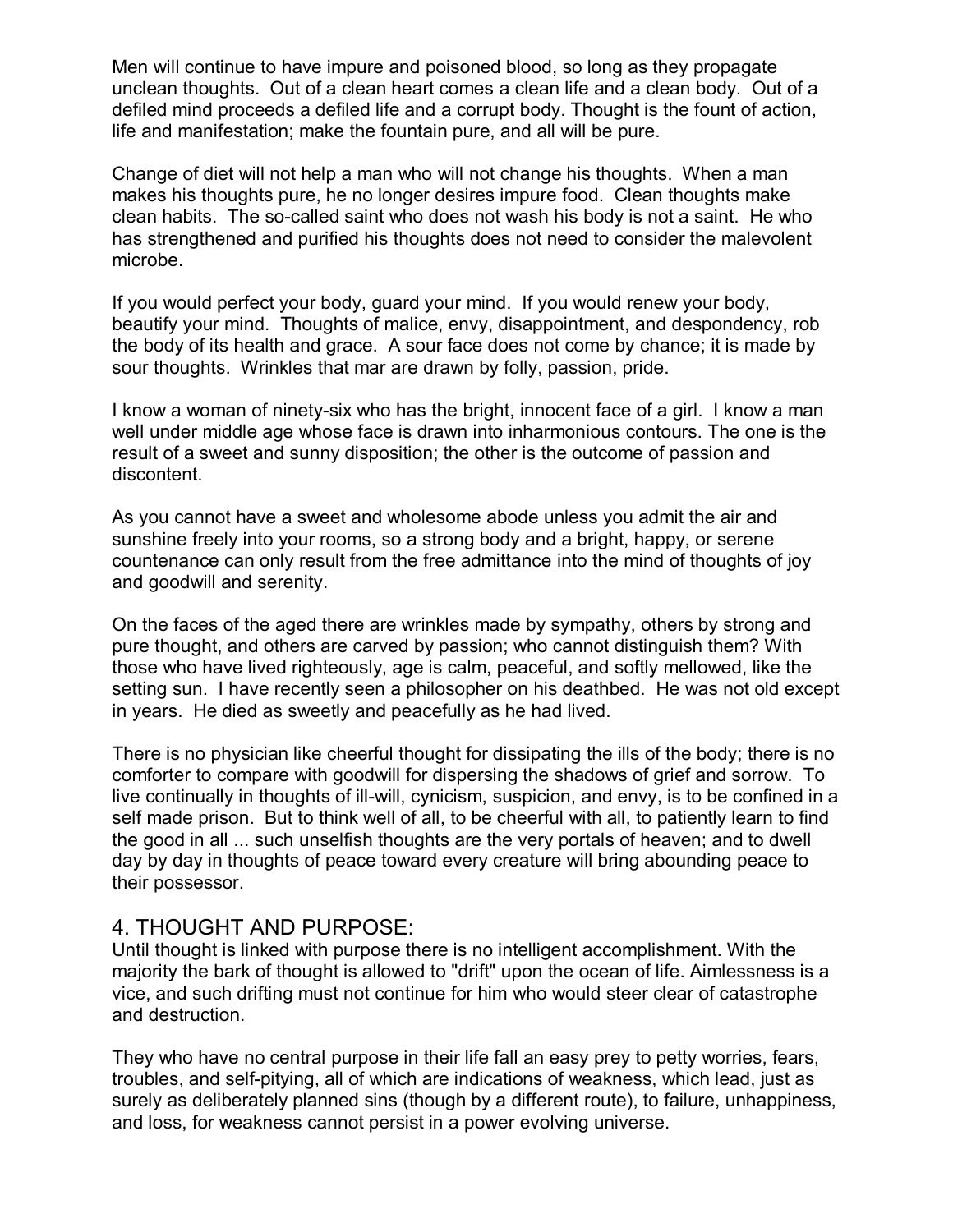A man should conceive of a legitimate purpose in his heart, and set out to accomplish it. He should make this purpose the centralizing point of his thoughts. It may take the form of a spiritual ideal, or it may be a worldly object, according to his nature at the time being. Whichever it is, he should steadily focus his thought-forces upon the object he had set before him. He should make this purpose his supreme duty and should devote himself to its attainment, not allowing his thoughts to wander away into ephemeral fancies, longings, and imaginings. This is the royal road to self control and true concentration of thought. Even if he fails again and again to accomplish his purpose ... as he must until weakness is overcome ... the strength of character gained will be the measure of his true success, and this will form a new starting point for future power and triumph.

Those who are not prepared for the apprehension of a great purpose, should fix the thoughts upon the faultless performance of their duty, no matter how insignificant their task may appear. Only in this way can the thoughts be gathered and focused, and resolution and energy be developed. Once this is done, there is nothing which may not be accomplished.

The weakest soul knowing its own weakness, and believing this truth ... that strength can only be developed by effort and practice ... will, thus believing, at once begin to exert itself. And, adding effort to effort, patience to patience, and strength to strength, will never cease to develop and will at last grow divinely strong.

As the physically weak man can make himself strong by careful and patient training, so the man of weak thoughts can make them strong by exercising himself in right thinking.

To put away aimlessness and weakness and to begin to think with purpose is to enter the ranks of those strong ones who only recognize failure as one of the pathways to attainment, who make all conditions serve them, and who think strongly, attempt fearlessly, and accomplish masterfully.

Having conceived of his purpose, a man should mentally mark out a straight pathway to its achievement, looking neither to the right nor left. Doubts and fears should be rigorously excluded. They are disintegrating elements which break up the straight line of effort, rendering it crooked, ineffectual, useless. Thoughts of doubt and fear can never accomplish anything. They always lead to failure. Purpose, energy, power to do, and all strong thoughts cease when doubt and fear creep in.

The will to do, springs from the knowledge that we can do. Doubt and fear are the great enemies of knowledge, and he who encourages them, who does not slay them, thwarts himself at every step.

He who has conquered doubt and fear has conquered failure. His every thought is allied with power, and all difficulties are bravely met and overcome. His purposes are seasonably planted, and they bloom and bring forth fruit that does not fall prematurely to the ground.

Thought allied fearlessly to purpose becomes creative force. He who knows this is ready to become something higher and stronger than a bundle of wavering thoughts and fluctuating sensations. He who does this has become the conscious and intelligent wielder of his mental powers.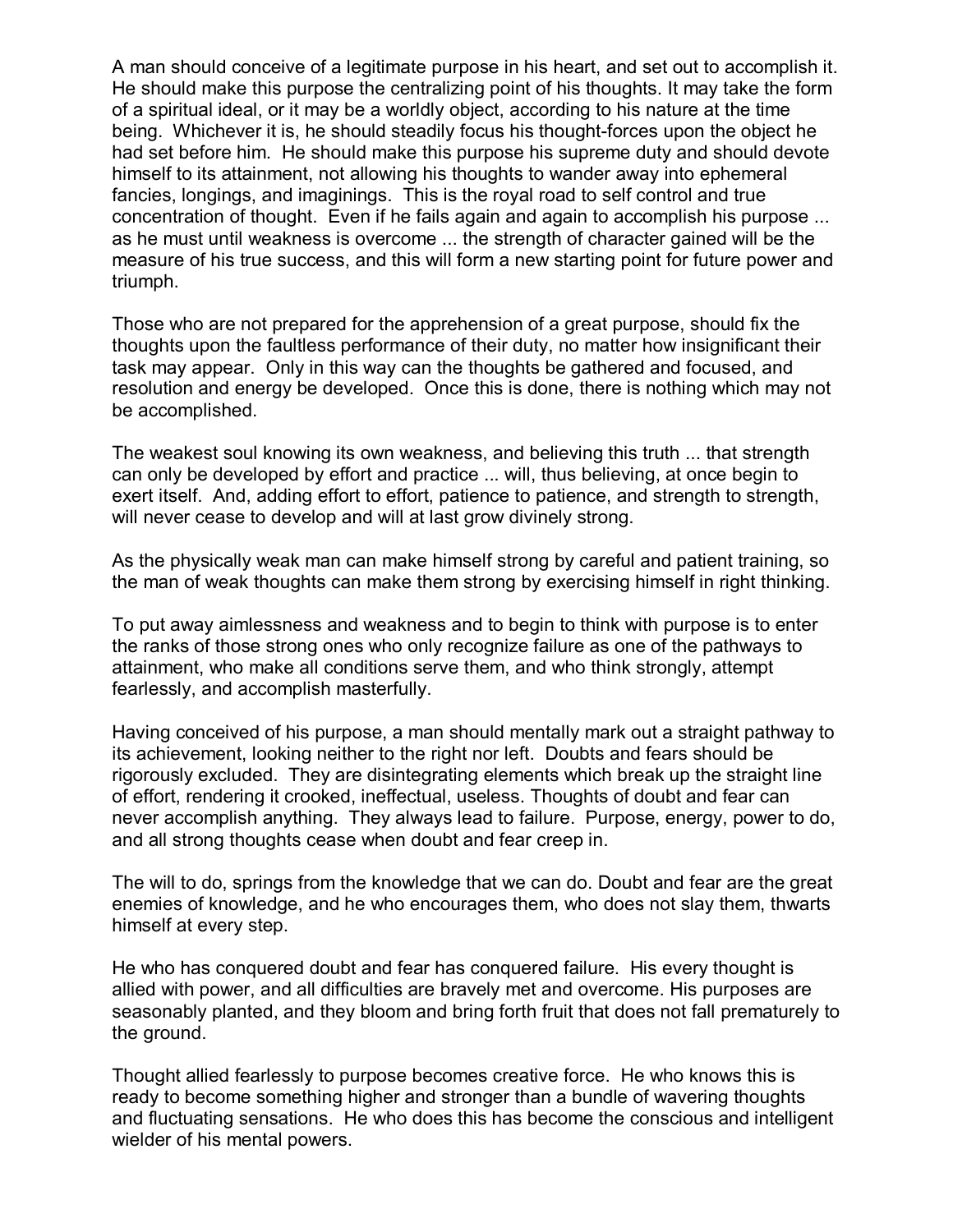## 5. THE THOUGHT-FACTOR IN ACHIEVEMENT:

All that a man achieves and all that he fails to achieve is the direct result of his own thoughts. In a justly ordered universe, where loss of equipoise would mean total destruction, individual responsibility must be absolute. A man's weakness and strength, purity and impurity, are his own and not another man's. They are brought about by himself and not by another; and they can only be altered by himself, never by another. Condition is also his own, and not another man's. His sufferings and his happiness are evolved from within. As he thinks, so is he; as he continues to think, so he remains.

A strong man cannot help a weaker unless that weaker is willing to be helped. And even then, the weak man must become strong of himself. He must, by his own efforts, develop the strength which he admires in another. None but himself can alter his condition.

It has been usual for men to think and to say, "Many men are slaves because one is an oppressor; let us hate the oppressor!" But there is amongst an increasing few a tendency to reverse this judgment and to say, "One man is an oppressor because many are slaves; let us despise the slaves." The truth is that oppressor and slave are cooperators in ignorance, and, while seeming to afflict each other, are in reality, afflicting themselves. A perfect knowledge perceives the action of law in the weakness of the oppressed and the misapplied power of the oppressor. A perfect love, seeing the suffering which both states entail, condemns neither; a perfect compassion embraces both oppressor and oppressed.

He who has conquered weakness and has pushed away all selfish thoughts belongs neither to oppressor nor oppressed. He is free.

A man can only rise, conquer, and achieve by lifting up his thoughts. He can only remain weak, abject, and miserable by refusing to lift up his thoughts.

Before a man can achieve anything, even in worldly things, he must lift his thoughts above slavish animal indulgence. He may not, in order to succeed, give up all animalness and selfishness, necessarily, but a portion of it must, at least, be sacrificed. A man whose first thought is bestial indulgence could neither think clearly nor plan methodically. He could not find and develop his latent resources and would fail in any undertaking. Not having begun to manfully control his thoughts, he is not in a position to control affairs and to adopt serious responsibilities. He is not fit to act independently and stand alone. But he is limited only by the thoughts that he chooses.

There can be no progress nor achievement without sacrifice, and a man's worldly success will be by the measure that he sacrifices his confused animal thoughts, and fixes his mind on the development of his plans, and the strengthening of his resolution and self-reliance. The higher he lifts his thoughts, the greater will be his success, the more blessed and enduring will be his achievements.

The universe does not favor the greedy, the dishonest, the vicious ... although on the mere surface it sometimes may appear to do so. It helps the honest, the magnanimous, the virtuous. All the great teachers of the ages have declared this in varying ways, and to prove it and to know it a man has but to persist in making himself increasingly virtuous by lifting his thoughts.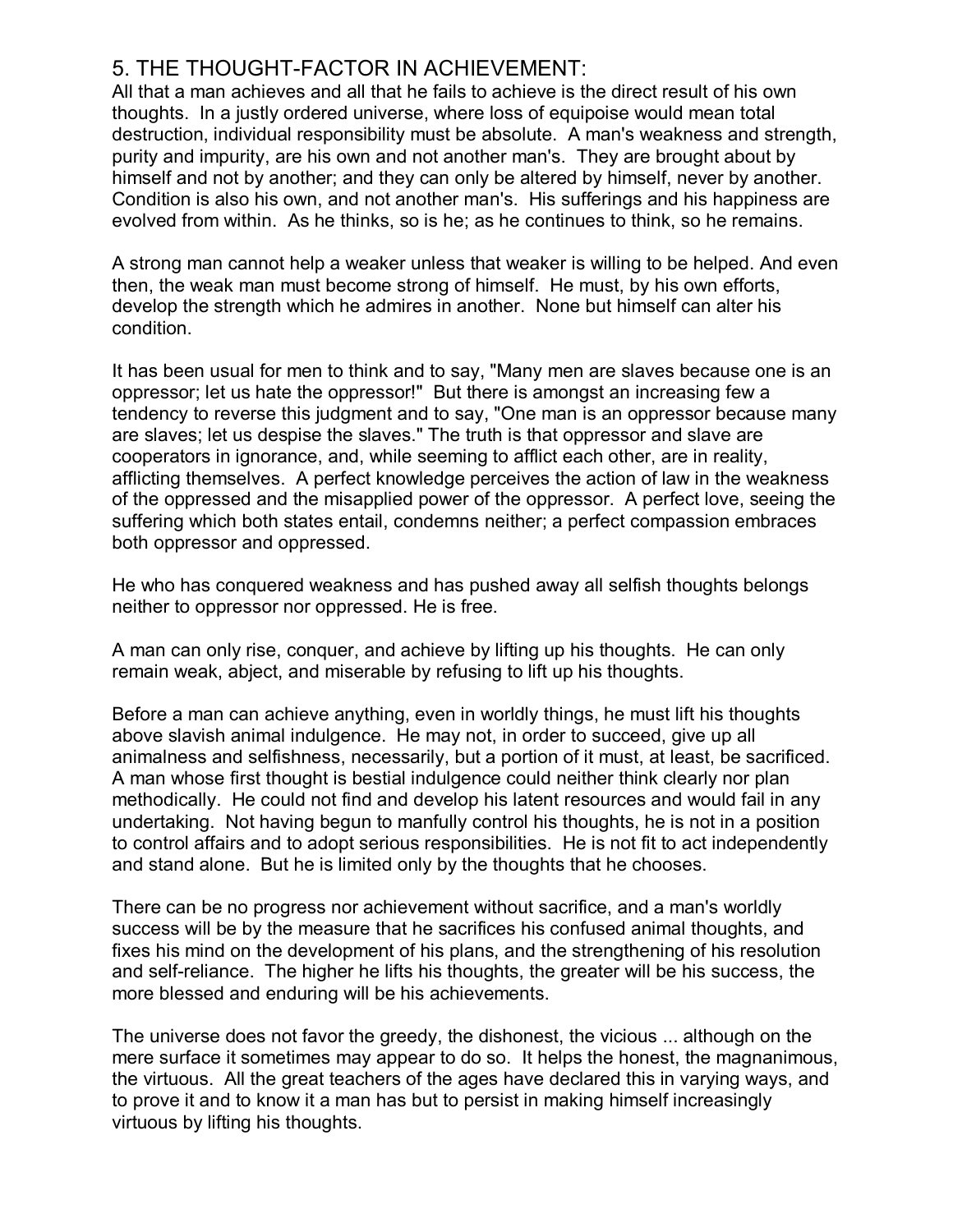Intellectual achievements are the result of thought consecrated to the search for knowledge or for the beautiful and true in nature. Such achievements may sometimes be connected with vanity and ambition, but they are not the outcome of those characteristics. They are the natural outgrowth of long and arduous effort, and of pure and unselfish thoughts.

Spiritual achievements are the consummation of holy aspirations. He who lives constantly in the conception of noble and lofty thoughts, who dwells upon all that is pure and selfless, will, as surely as the sun reaches its zenith and the moon its full, become wise and noble in character and rise into a position of influence and blessedness.

Achievement of any kind is the crown of effort, the diadem of thought. By the aid of selfcontrol, resolution, purity, righteousness, and well-directed thought a man ascends. By the aid of animalness, indolence, impurity, corruption, and confusion of thought a man descends.

A man may rise to high success in the world, even to lofty altitudes in the spiritual realm, and again descend into weakness and wretchedness by allowing arrogant, selfish, and corrupt thoughts to take possession of him.

Victories attained by right thought can be maintained only by watchfulness. Many give way when success is assured, and rapidly fall back into failure.

All achievements, whether in the business, intellectual, or spiritual world, are the result of definitely directed thought, are governed by the same law, and are of the same method. The only difference is in the object of attainment.

He who would accomplish little need sacrifice little; he who would achieve much must sacrifice much. He who would attain highly must sacrifice greatly.

## 6. VISIONS AND IDEALS:

The dreamers are the saviors of the world. As the visible world is sustained by the invisible, so men, through all their trials and sins and sordid vocations, are nourished by the beautiful visions of their solitary dreamers. Humanity cannot forget its dreamers; it cannot let their ideals fade and die; it lives in them; it knows them as the realities which it shall one day see and know.

Composer, sculptor, painter, poet, prophet, sage ... these are the makers of the after world, the architects of heaven. The world is beautiful because they have lived. Without them, laboring humanity would perish.

He who cherishes a beautiful vision, a lofty ideal in his heart, will one day realize it. Columbus cherished a vision of another world and he discovered it. Copernicus fostered the vision of a multiplicity of worlds and a wider universe, and he revealed it. Buddha beheld the vision of a spiritual world of stainless beauty and perfect peace, and he entered into it.

Cherish your visions; cherish your ideals. Cherish the music that stirs in your heart, the beauty that forms in your mind, the loveliness that drapes your purest thoughts. For out of them will grow all delightful conditions, all heavenly environment; of these, if you but remain true to them, your world will at last be built.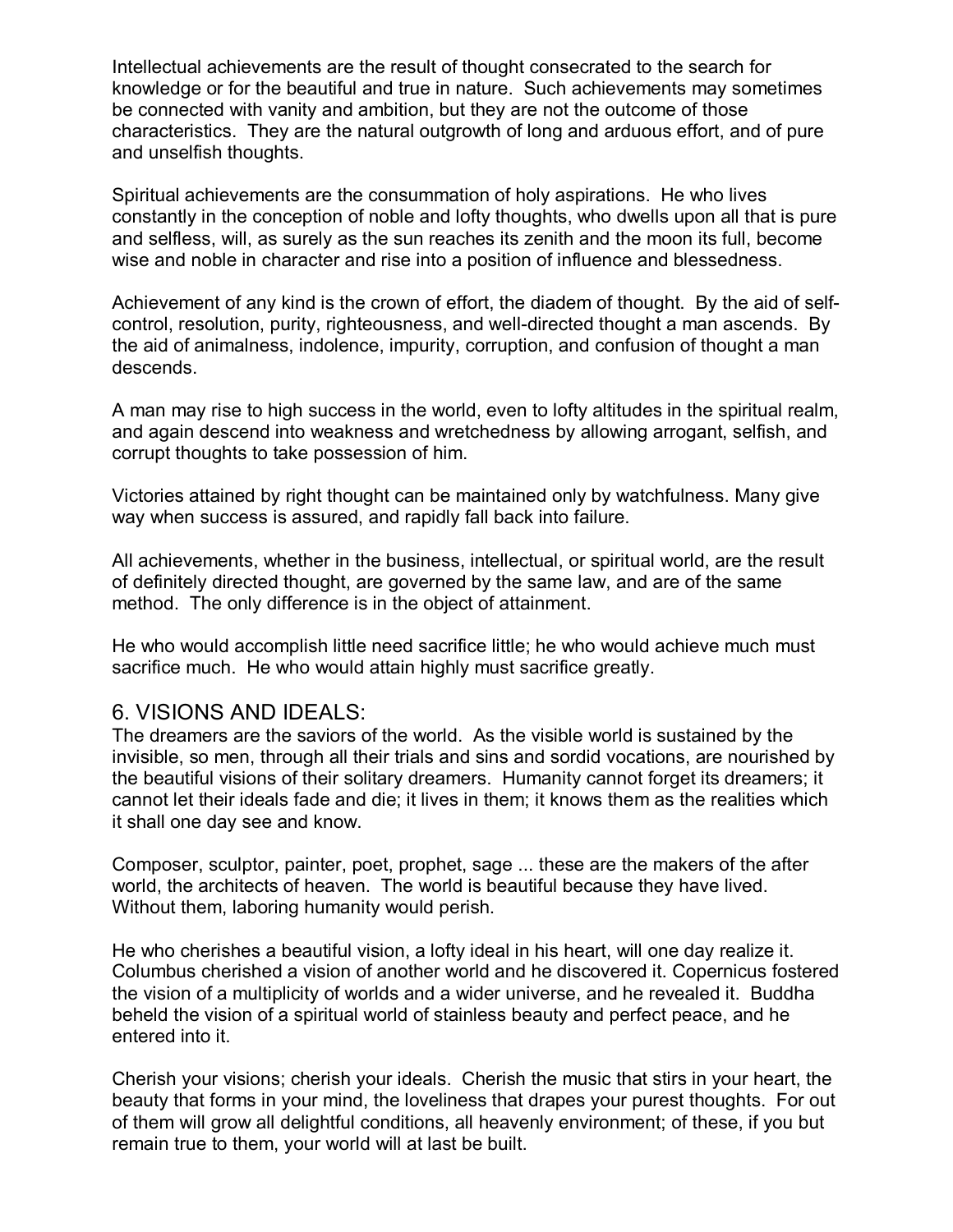To desire is to obtain; to aspire is to achieve. Shall man's basest desires receive the fullest measure of gratification, and his purest aspirations starve for lack of sustenance? Such is not the Law! Such a condition can never obtain: "Ask and Ye Shall Receive."

Dream lofty dreams, and as you dream, so shall you become. Your vision is the promise of what you shall one day be; your ideal is the prophecy of what you shall at last unveil.

The greatest achievement was at first and for a time a dream. The oak sleeps in the acorn; the bird waits in the egg. And in the highest vision of a soul a waking Angel stirs. Dreams are the seedlings of realities.

Your circumstances may be uncongenial, but they shall not remain so if you only perceive an ideal and strive to reach it. You can't travel within and stand still without. Here is a youth hard pressed by poverty and labor. Confined long hours in an unhealthy workshop; unschooled and lacking all the arts of refinement. But he dreams of better things. He thinks of intelligence, of refinement, of grace and beauty. He conceives of, mentally builds up, an ideal condition of life. The wider liberty and a larger scope takes possession of him; unrest urges him to action, and he uses all his spare times and means for the development of his latent powers and resources. Very soon so altered has his mind become, that the workshop can no longer hold him. It has become so out of harmony with his mind-set that it falls out of his life as a garment is cast aside. And with the growth of opportunities that fit the scope of his expanding powers, he passes out of it altogether.

Years later we see this youth as a grown man. We find him a master of certain forces of the mind that he wields with worldwide influence and almost unequaled power. In his hands he holds the cords of gigantic responsibilities; he speaks and lives are changed; men and women hang upon his words and remold their characters. Sun like, he becomes the fixed and luminous center around which innumerable destinies revolve. He has become the vision of his youth. He has become one with his ideal.

And you too, youthful reader, will realize the vision (not just the idle wish) of your heart, be it base or beautiful, or a mixture of both, for you will always gravitate toward that which you, secretly, most love. Into your hands will be placed the exact results of your own thoughts. You will receive that which you earn; no more, no less. Whatever your present environment may be, you will fall, remain, or rise with your thoughts, your vision, your ideal. You will become as small as your controlling desire; as great as your dominant aspiration: in the beautiful words of Stanton Kirkham Davis, "You may be keeping accounts, and presently you shall walk out of the door that for so long has seemed to you the barrier of your ideals, and shall find yourself before an audience ... the pen still behind your ear, the ink stains on your fingers ... and then and there shall pour out the torrent of your inspiration. You may be driving sheep, and you shall wander to the city ... bucolic and open mouth; shall wander under the intrepid guidance of the spirit into the studio of the master, and after a time he shall say, 'I have nothing more to teach you.' And now you have become the master, you did so recently dream of great things while driving sheep. You shall lay down the saw and the plane to take upon yourself the regeneration of the world."

The thoughtless, the ignorant, and the indolent, seeing only the apparent effects of things and not the things themselves, talk of luck, of fortune, and chance. Seeing a man grow rich, they say, "How lucky he is!" Observing another become skilled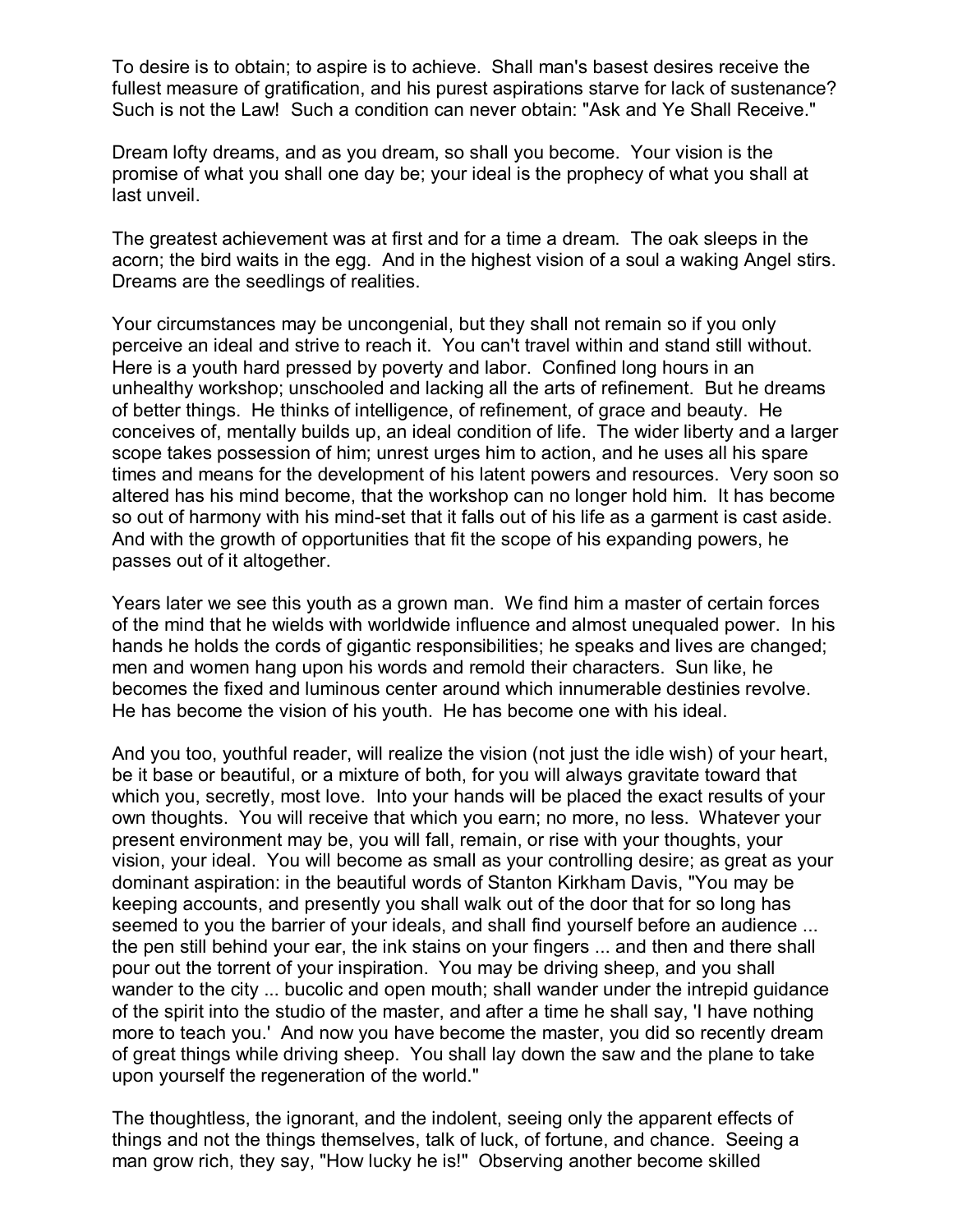intellectually, they exclaim, "How highly favored he is!" And noting the saintly character and wide influence of another, they remark, "How chance helps him at every turn!" They do not see the trials and failures and struggles which these men have encountered in order to gain their experience. They have no knowledge of the sacrifices they have made, of the undaunted efforts they have put forth, of the faith they have exercised, so that they might overcome the apparently insurmountable and realize the vision of their heart. They do not know of the darkness and the heartaches; they only see the light and joy, and call it "luck." They do not see the long, arduous journey, but only behold the pleasant goal and call it "good fortune." They do not understand the process, but only perceive the result, and call it "chance."

In all human affairs there are efforts, and there are results. The strength of the effort is the measure of the result. Chance is not. Gifts, powers, material, intellectual, and spiritual possessions are the fruits of effort. They are thoughts completed, objectives accomplished, visions realized.

The vision that you glorify in your mind, the ideal that you enthrone in your heart ... this you will build your life by; this you will become!

#### 7. SERENITY:

Calmness of mind is one of the beautiful jewels of wisdom. It is the result of long and patient effort in self-control. Its presence is an indication of ripened experience, and of a more than ordinary knowledge of the laws and operations of thought.

A man becomes calm in the measure that he understands himself as a thought-evolved being. For such knowledge necessitates the understanding of others as the result of thought, and as he develops a right understanding, and sees ever more clearly the internal relations of things by the action of cause and effect, he ceases to fuss, fume, worry, and grieve. He remains poised, steadfast, and serene.

The calm man, having learned how to govern himself, knows how to adapt himself to others. And they, in turn reverence his spiritual strength. They feel that they can learn from him and rely upon him. The more tranquil a man becomes, the greater is his success, his influence, his power for good. Even the ordinary trader will find his business prosperity increases as he develops a greater self-control and equanimity, for people will always prefer to deal with a man whose demeanor is equitable.

The strong, calm man is always loved and revered. He is like a shade-giving tree in a thirsty land, or a sheltering rock in a storm. Who does not love a tranquil heart? A sweet-tempered, balanced life? It does not matter whether it rains or shines, or what changes come to those who possess these blessings. For they are always serene and calm. That exquisite poise of character that we call serenity is the last lesson of culture. It is the flowering of life, the fruitage of the soul. It is precious as wisdom ... more desirable than fine gold. How insignificant mere money-seeking looks in comparison with a serene life. A life that dwells in the ocean of truth, beneath the waves, beyond the reach of the tempests, in the eternal calm!

How many people do we know who sour their lives, who ruin all that is sweet and beautiful by explosive tempers, who destroy their poise of character and make bad blood! It is a question whether the great majority of people ruin their lives and mar their happiness by lack of self-control. How few people we meet in life who are well balanced, who have that exquisite poise which is characteristic of the finished character.